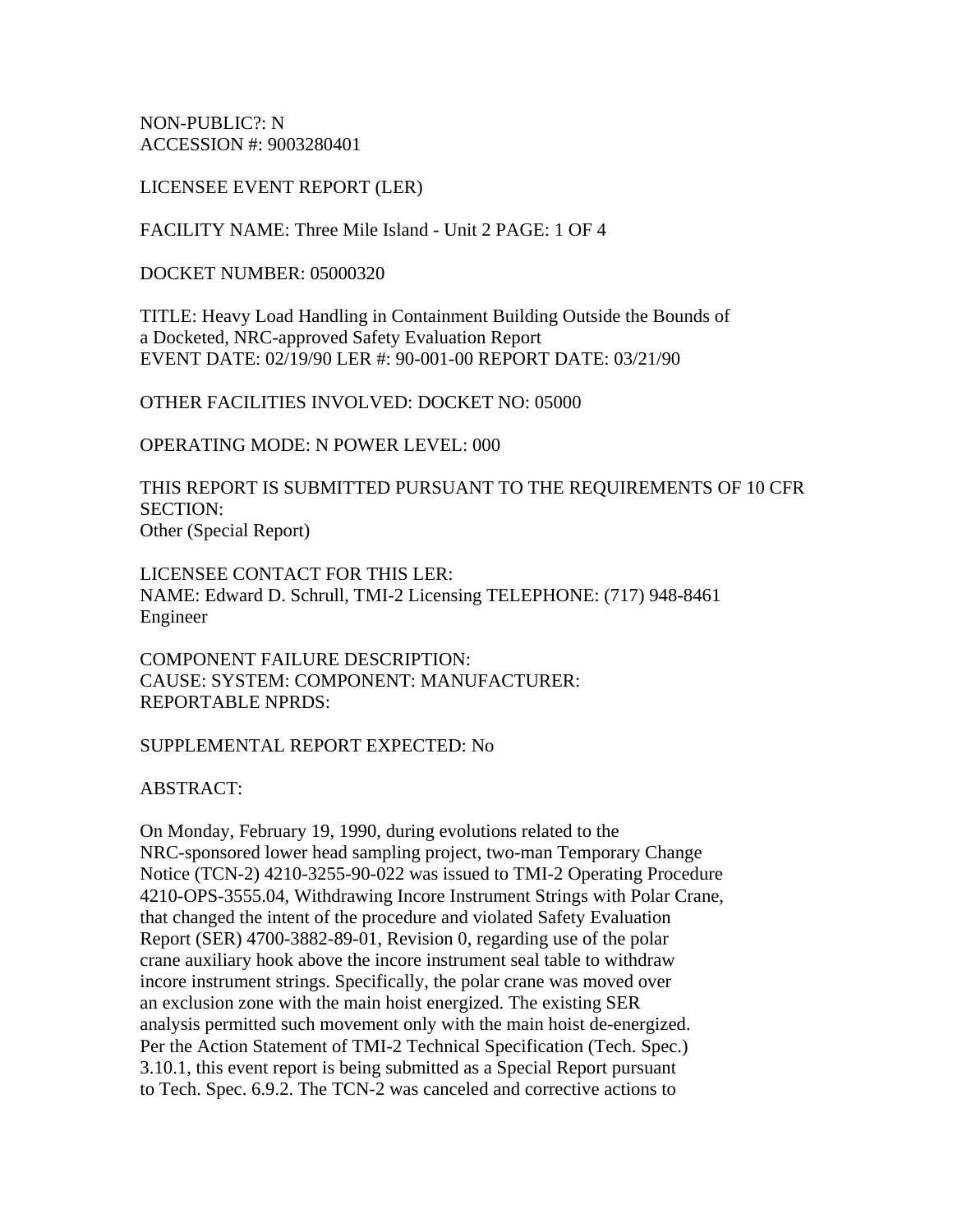prevent recurrence have been undertaken. During the review of this event, it was discovered that the polar crane had been moved over the exclusion zone with the main hoist energized one other time on January 4, 1990. The root cause in both cases was determined to be personnel error on the part of the supervisors who misinterpreted the operating procedure Limit and Precaution. This event and the appropriate long-term corrective actions are being reviewed with all Fuel Handling Senior Reactor Operators (FHSRO) and Senior Reactor Operators (SRO).

#### END OF ABSTRACT

#### TEXT PAGE 2 OF 4

#### I. PLANT OPERATING CONDITIONS BEFORE THE EVENT

The TMI-2 facility was in a long-term cold shutdown state; the defueling evolution was in progress. The reactor decay heat was being removed via loss to ambient. Throughout this event there was no affect on the Reactor Coolant System or the core.

# II. STATUS OF STRUCTURES, COMPONENTS, OR SYSTEMS THAT WERE INOPERABLE AT THE START OF THE EVENT AND THAT CONTRIBUTED TO THE EVENT

 $N/A$ 

#### III. EVENT DESCRIPTION

On Monday, February 19, 1990, during evolutions related to the NRC-sponsored lower head sampling project, two-man Temporary Change Notice (TCN-2) 4210-3255-90-022 was issued to TMI-2 Operating Procedure 4210-OPS-3555.04, Withdrawing Incore Instrument Strings with Polar Crane, that changed the intent of the procedure and violated Safety Evaluation Report (SER) 4700-3882-89-01, Revision 0, regarding use of the polar crane auxiliary hook above the incore instrument seal table to withdraw incore instrument strings. Specifically, the polar crane was moved over an exclusion core with the main hoist energized. The existing SER analysis permitted such movement only with the main hoist de-energized. Per the Action Statement of TMI-2 Technical Specification (Tech. Spec.) 3.10.1, this event report is being submitted as a Special Report pursuant to Tech. Spec. 6.9.2.

It was during the post-implementation review of the TCN-2 that the Safety Review Group (SRG) determined the procedure change was in violation of the SER. The TCN-2 was canceled and corrective actions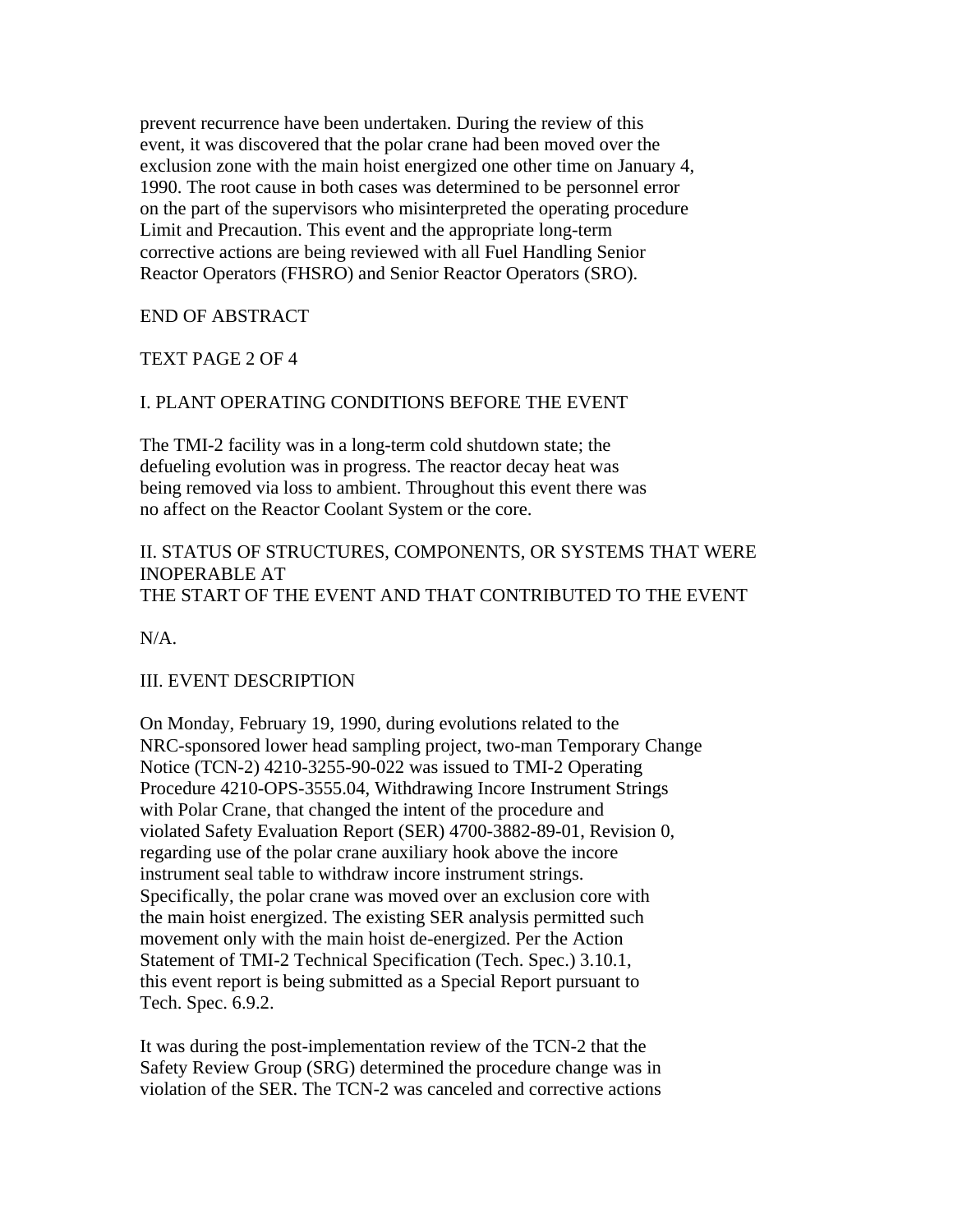to prevent recurrence were undertaken. During the review of the February 19, 1990 event, it was discovered that the polar crane had been moved over the exclusion zone with the main hoist energized another time on January 4, 1990. The root cause in both instances was determined to be the misinterpretation of the Limit and Precaution in the operating procedure regarding movement of the polar crane with the main hoist de-energized.

### IV. ROOT CAUSE OF THE EVENT

The root cause of both events was personnel error (i.e., a misinterpretation of the operating procedure Limit and Precaution by the personnel supervising operations in support of the lower head sampling project).

#### TEXT PAGE 3 OF 4

On February 19, 1990, in an attempt to remove an apparent ambiguity in the operating procedure (i.e., to remove an apparent incorrect restriction which was, in fact, required by the SER), the Fuel Handling Senior Reactor Operator (FHSRO) wrote the TCN-2 to permit movement of the polar crane over the exclusion zone with the main hoist energized. The FHSRO believed that the main hoist had to be energized to move the crane. Concurrence by the cognizant engineer and the Responsible Technical Reviewer (RTR) (the same person) was obtained via telecon along with approval to implement the TCN-2. The revised procedure was implemented immediately thereafter and the polar crane was moved over the exclusion zone with the main hoist energized.

A contributing cause was the misinterpretation of the applicable SER restriction by the FHSRO when he was reviewing the TCN-2 change. A second contributing cause was an inadequate technical review of the TCN-2 by the cognizant engineer. The cognizant engineer concurred telephonically without independently verifying the information provided by the document preparer. The cognizant engineer had recently been assigned that responsibility which included cognizance for Procedure 4210-OPS-3555.04. However, he was not well versed in the polar crane operations, assumed that the FHSRO was appropriately knowledgeable and assumed that the information given to him by the FHSRO was accurate.

With respect to the January 4, 1990, event discovered during the review of the February 19, 1990 event, it was determined that the task supervisor incorrectly implemented the Limit and Precaution in the procedure, in that the main hoist was not de-energized until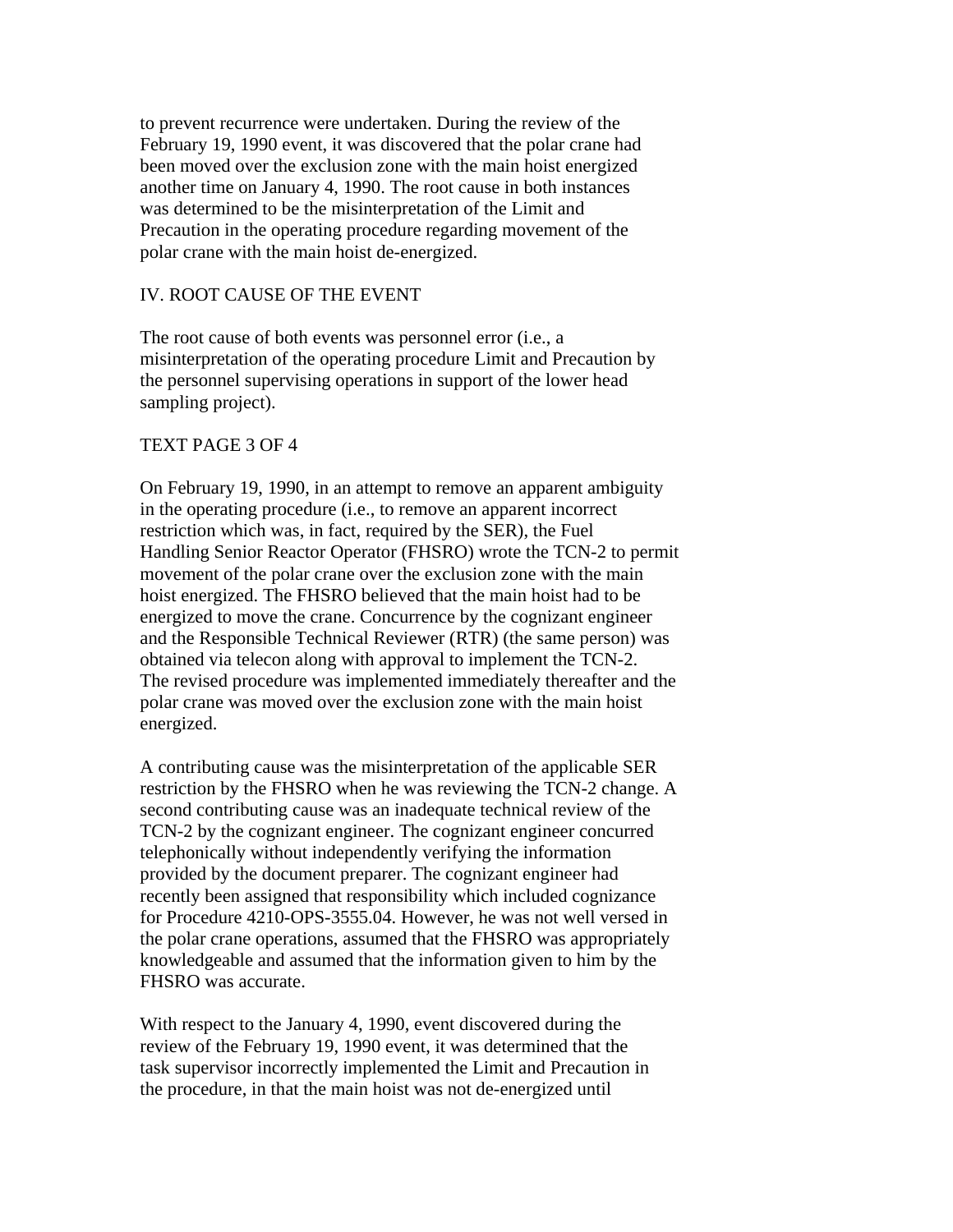after the crane was in position over the seal table.

## V. CORRECTIVE ACTION

The immediate corrective action was to cancel the TCN-2. The following long term corrective actions to prevent recurrence are being accomplished:

1. The FHSROs and SROs are being counseled concerning the importance for supervisory personnel to check and verify information prior to the preparation of a procedure change that may impact plant operations.

2. All RTRs will be informed that they are required to expend the time and effort necessary to ensure a proper, independent review of a change is performed.

### TEXT PAGE 4 OF 4

3. The SRG will track subsequent incidents to determine whether personnel errors are becoming a more significant factor resulting from the availability of fewer qualified personnel in the variety of necessary operating disciplines and a concomitant over-reliance on telephonic approval.

Since the lower head sampling project is complete, the SER and the operating procedure in question are no longer applicable.

Therefore, no action is necessary to improve the clarity of the relevant statement in the SER or the Limit and Precaution.

### VI. COMPONENT FAILURE DATA

N/A.

### VII. AUTOMATIC OR MANUALLY INITIATED SAFETY SYSTEM RESPONSES

 $N/A$ .

## VIII.ASSESSMENT OF THE SAFETY CONSEQUENCES AND IMPLICATIONS OF THE EVENT

The purpose of the Limit and Precaution that required the main hoist to be de-energized when the polar crane was moved over an exclusion area was to preclude any credible situation in which the main hoist block would be driven into its upper stops and then dropped onto the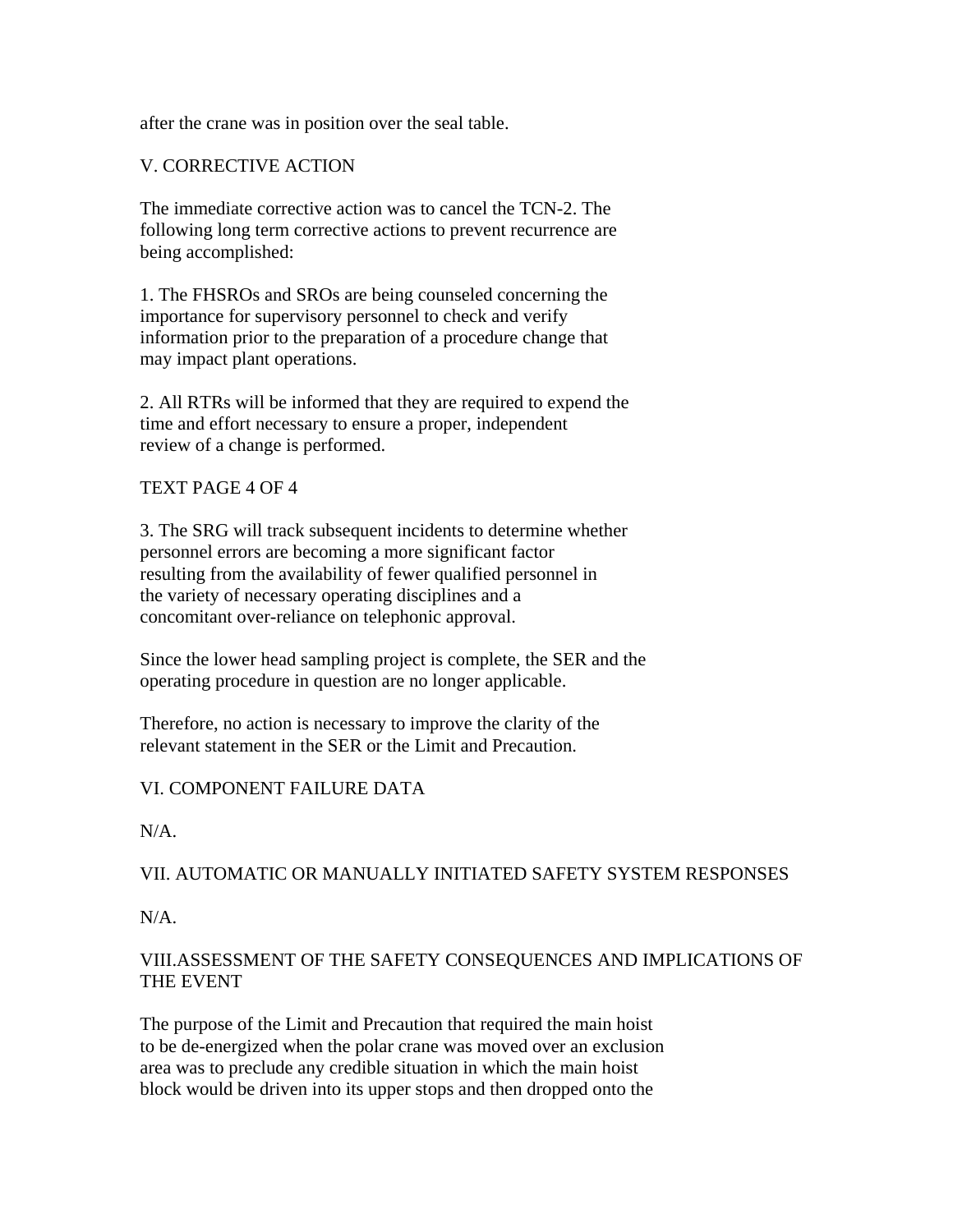exclusion area. SER 4700-3882-89-01, Revision 0, contains a heavy load drop evaluation that addresses this specific occurrence. The scenario presented assumes that the polar crane auxiliary hook and block fall on the incore instrument seal table which causes a rupture somewhere along the length of one or more incore instrument string guide tubes. The worst case result would be a small leak in less than six (6) incore tubes below the Reactor Vessel water level. The resultant leakage rate is within the bounds of incore leakage rates described in NRC-approved SER for Heavy Load Handling Over the TMI-2 Reactor Vessel, 4350-3153-85-2, Revision 0. Based on the analysis in the referenced Heavy Load Handling SER, leaks of this nature do not jeopardize plant safety nor present undue risk to the health and safety of the public. Thus, this event did not pose a potential public health and safety concern.

ATTACHMENT 1 TO 9003280401 PAGE 1 OF 1

GPU Nuclear Corporation Nuclear Post Office Box 480 Route 441 South Middletown, Pennsylvania 17057-0191 717 944-7621 TELEX 84-2386 Writer's Direct Dial Number:

(717) 948-8400

March 21, 1989 4410-89-L-0022/0525P

US Nuclear Regulatory Commission Washington, DC 20555

Attention: Document Control Desk

Three Mile Island Nuclear Station, Unit 2 (TMI-2) Operating License No. DPR-73 Docket No. 50-320 Licensee Event Report 90-01

Dear Sirs:

Attached is Licensee Event Report 90-01 concerning a heavy load handling activity in the Containment Building outside the bounds of a docketed Safety Evaluation Report approved by the NRC.